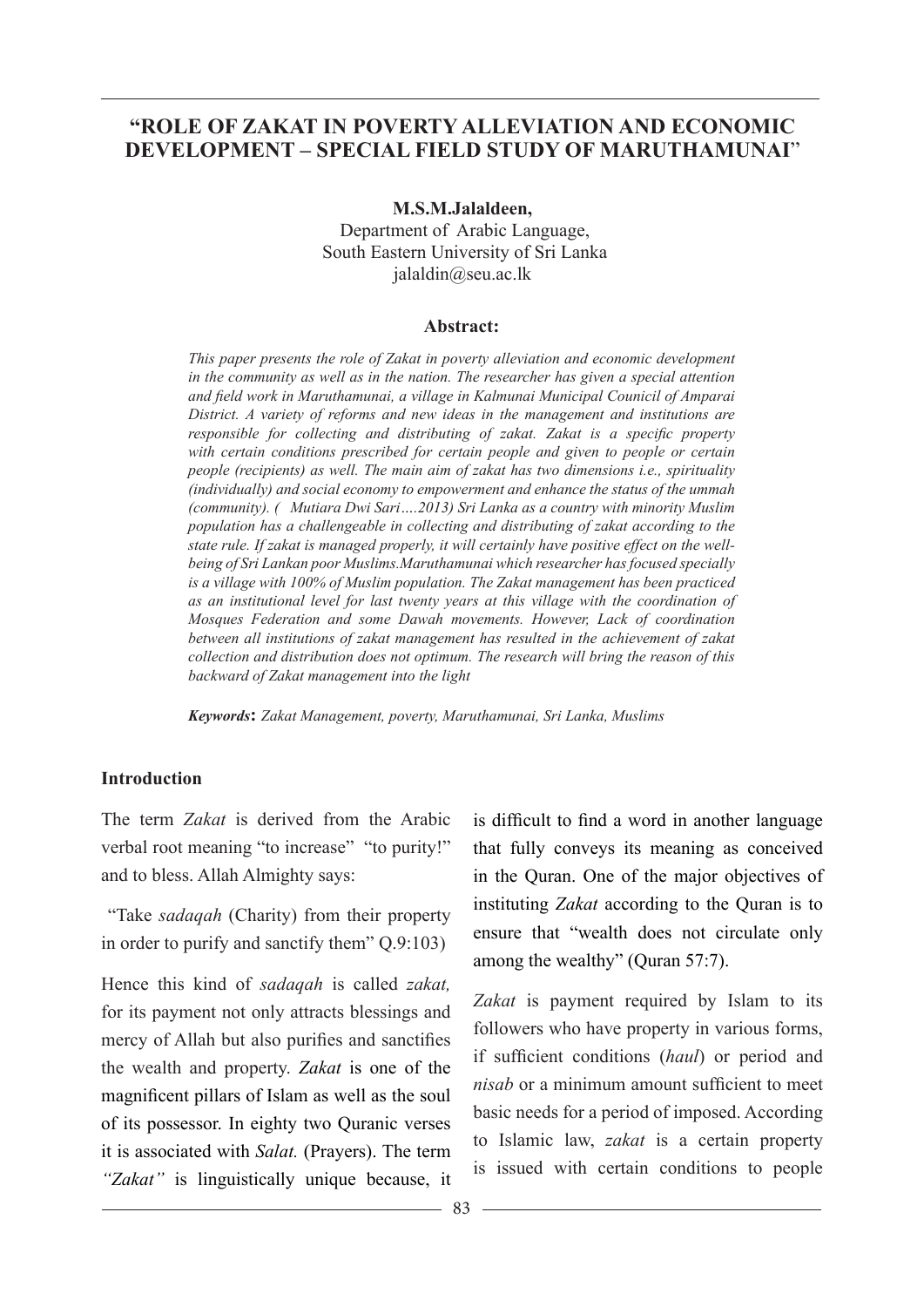or certain people (recipients). It has been divided the meaning of *zakat* into three terms i.e. linguistically and literal, theologically and legally. By linguistically, *zakat* means cleansing or purification of something from dirt or filth. *Zakat* also is "growth" and "increase". Growth can be seen from various perspectives. This includes both psychological growth and material. Not only that, on the recipients' side there will be growth or increase in their wealth too. In other words, whoever rightly performs *zakat* obligation would be given an increase in his or her wealth. Simply put, any asset or amount paid as *zakat* is promised to grow significantly, in many different aspects including spiritual, psychological and financial – benefiting payers as well as the entire economy [Muhammad, A. A. & Nur, B. A. B. (2009)]. Increase can also be interpreted in many ways including increasing the payer's good deeds resulting in an increase in their religious merits and blessings [Abu Bakar, N. B. (2008)]. By theologically, it means spiritual purification resulting from giving of *zakat* As well as Allah says in As-Syams verse 9 "*He has succeeded who purifies it"*. By legally, *zakat* means transfer of ownership of specific property to specific individuals under specific conditions. Muslims have the obligation to give a specific amount of their wealth (with certain conditions and requirements) to the specified beneficiaries. *Zakat* is one of the Islam pillars which the second is *Shalat* and *Zakah* is belonging to the third pillar. *Zakat* is regulated by the Allah or Divine Laws termed in Al-Qur'an as Tawhid and Prophetic Guidance or Sunnah Rasul*. "Keep up prayer and pay Zakah",* is the constant theme of the

Holy Qur'an. Based on the above definition it can be concluded that, the meaning of *zakat* is the number of properties given to certain people as a duty of the *Sariah* (Islamic Laws) who have certain properties in accordance with provisions applicable to certain conditions. On the other hand, *zakat* is also a sign of Muslim thanks to Allah for sustenance and wealth which Allah has given to him. For the believer he/she is optimistic that his/her properties are owned by other people as well. There are at least 27 passages in the Qur'an where the order to pay *zakat* and then order to establish prayer occur jointly. From this statement we can see the significant of *zakat* in Islam. Payment obligation of *zakat* as the third pillar of Islam began at the time of the Prophet (sal) sent Ibn Jabal to Yemen. As reported by Imam Bukhari (No.478), Ask them to say that "there is no God but Allah, and that I am the messenger of Allah, if they obey you shall tell them that God requires for them to prayer five times a day and night, if they obey him should you tell them that God requires them to perform *zakat* on their property." Property was taken from the rich and given to the poor among them. Indeed Islam recognizes private ownership; however it is not absolute and unconditional. Any property is not totally owned by the person and the real owner is Allah and that wealth given by Allah is in trust [Al-Ghazali, M. (1997)] as a Trust (*Amanah*) [Abdalati, H. (1980).]. Allah says in Al-Ma`rij verse 24, *And those within whose wealth is a known right*. Allah also says in Al-Ma'rij verse 25: *For the petitioner and the deprived*. Indeed Islam recognizes private ownership; however it is not absolute and unconditional. Islam would not deny self-interest but would put self-interest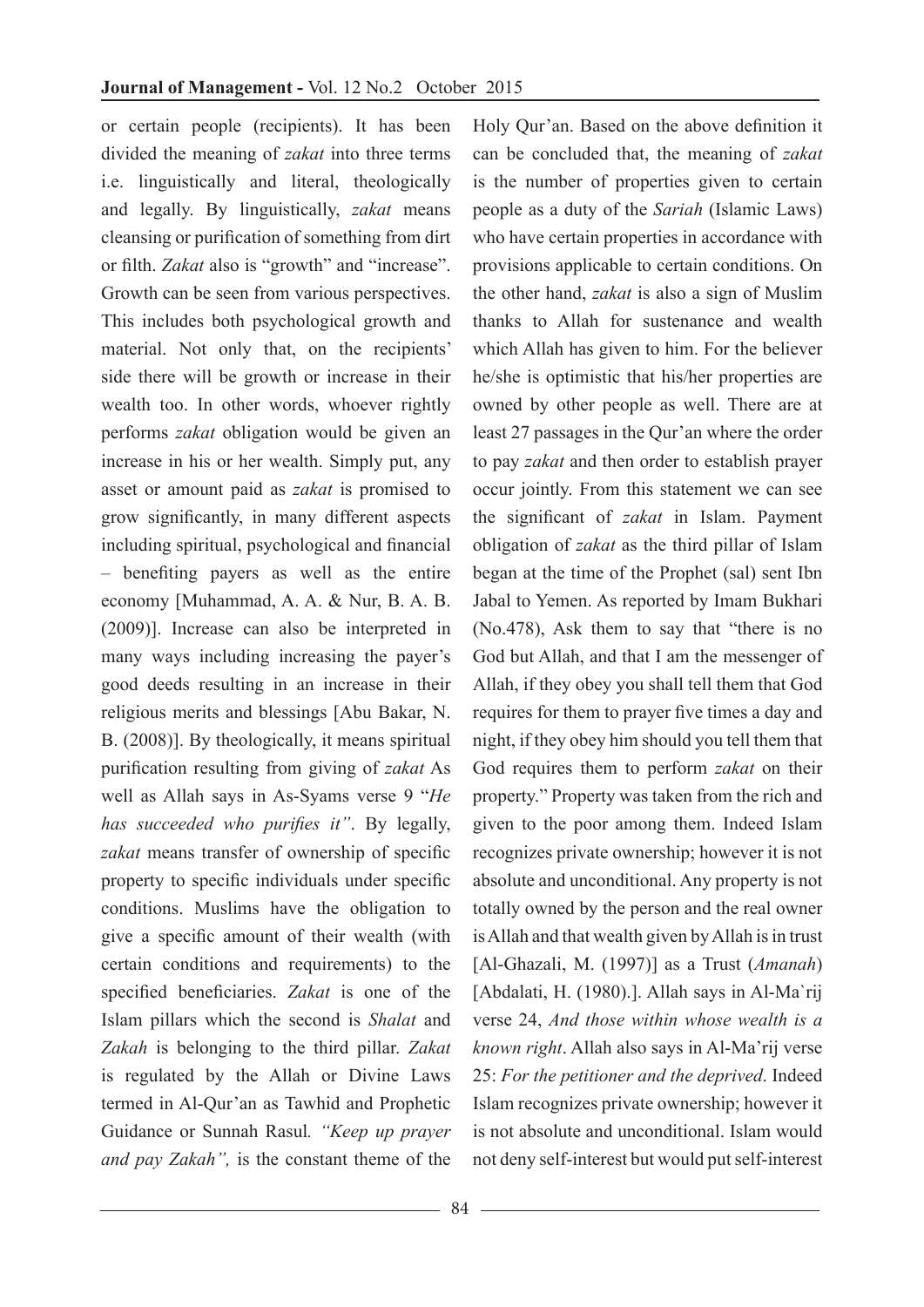in perspective with social ethical responsibility [Toseef, A. (2010).].

*Zakat* has constituted one of the most important products of Islamic civilization; there are other fundamental objectives that we do not believe are possible to realize except by institutionalized efforts that cover all sectors of the society [Mohyi, A. A. A. (2011)].

### **Research Question (RQ)**

From the background study and analyzing the history and practice of *zakat* management in Maruthamunai, the researcher identified the following Research Problem. "*Zakat* management in Maruthamunai has not achieved its goals?"

Therefore, to find out the answer to the above question, the researcher sets the following three aspects:

- 1. To know objectives of *zakat* specially its objective in poverty alleviation and economic development based on Islamic Principles
- 2. To study *zakat* management in Maruthamunai historically and practically
- 3. To analyze the realization of *zakat* management in Maruthamunai and feedback of its role in community.

### **Literary Review**

Mushfiqur Rahman (2003) well studied the objectives of the *Zakat*, primary based on *figh uz- zakat* by Yusuf al- Qaradawi. This helpful guide is intended to clarify important points about *zakat* and enable readers to work out

their *zakat*, which is to be paid as an important obligation. Mr. Rahman has ably covered all the relevant issues, bringing home the important of *zakat*, its conditions and the main principles to be followed in assessing *zakat.* Farah Aida Ahmad, Rashidah Abd Rahman and Normah Omar (2012) has tried to provide a conceptual study on the roles of *zakat* in alleviating poverty especially in Malaysia by examining both theory and practical aspects. It is also suggested that the effectiveness of *Zakat* Institutions may improve by collaborating with other institutions such as Microfinance Institutions. Taylor Theodossiou's (2015) paper focuses on how *zakat,* if used effectively, can help alleviate poverty all over the world. Mutiara Dwi Sari, Zakaria Bahari, Zahri Hamatives (2013) presents a conceptual model a management of *zakat* in Indonesia and they states 'a variety of reforms and new ideas in the management and institutions are responsible for collecting and distributing of *zakat.* 

### **Material and Methods**

This study is based on an interpretive approach. The data were collected from both primary and secondary sources. In addition to primary sources, qualitative interviews were conducted with selected specialists and related persons on this particular research area. Secondary sources such as published and unpublished records, reports and minutes were also consulted. Finally, this study provides appropriate recommendations to implement *zakat* management in Maruthamunai according to the Islamic principles.

### **Objectives of** *zakat*

*Zakat* benefits not only one who receives it but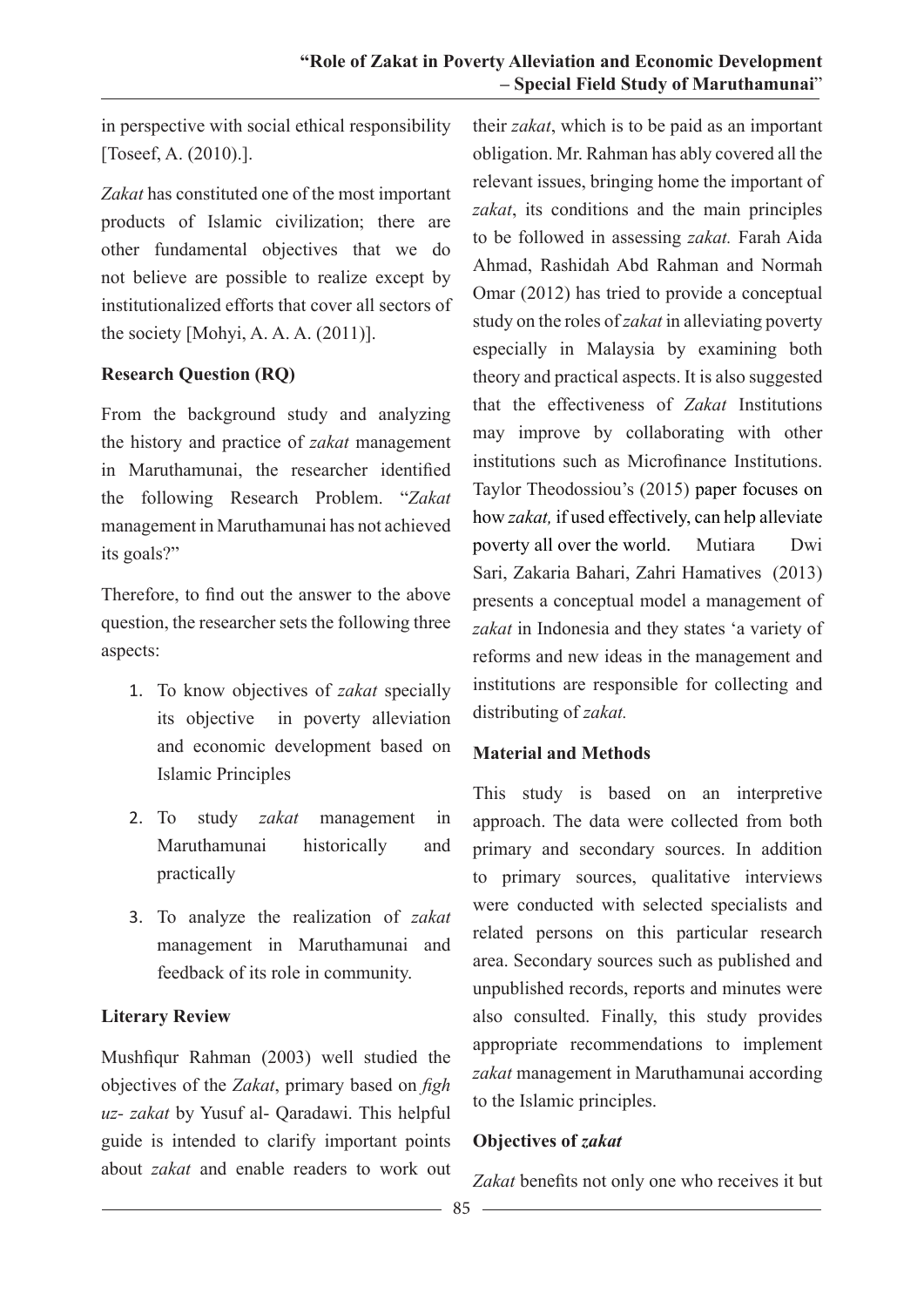also the *zakat* payer himself. Al- Qaradawi and other scholars described the beneficial effects that *zakat* bring to the individual and his wealth. In brief, these effects are:-

# • *Zakat* **as a reminder that wealth belongs to Allah**

In several verses where Allah commands the believers to pay *zakat*, He uses the phrase "And give of what we have given them". "This implies", says Sayyed Outb, "the believers inner belief that what they own and possess is a gift and favour from God. It is not of their own making." (in the Shade of the Al-Quran Vol. I, p.24). That belief is reflected when a Muslim voluntarily and with gratitude pays a small portion of his wealth as *Zakat* as he is reminded that his entire wealth is a gift from Allah. [Mushfiqur Rahman – 2003]

# • *Zakat* **purifies the soul from miserliness**

When one pays *zakat* from his wealth, he gives up part of his wealth to help the poor and the needy. Such an act is contrary to greed and love of material wealth. Thus *Zakat* purifies the soul and removes miserliness.

### • *Zakat* **trains one to give**

By paying *zakat* every year, one develops a regular habit of giving and helping the poor. It is likely that this will become a permanent quality and he will continue to help those in need with zakat and charity.

# *\Zakat* **trains one to acquire divine characteristics**

One of Allah's divine characteristics is absolute

mercy. By giving *zakat* and helping the destitute, one develops mercy and compassion towards others, and his soul is elevated above the lowly animal nature of covetousness.

# • *Zakat* **as an expression of thankfulness to Allah**

By paying *zakat* out of submission to Allah, one expresses his thanks and gratitude to Allah for the material bounty that he has given him. For it is, Allah makes one poor or rich. Imam al-Ghazali says that one offers thanks to Allah for the bounties of creation (such as health) by praying, and he shows thanks to Allah for the bounties of material wealth by paying *zakat* on it. (15. Zakat calculation p.15)

# Zakat is a cure for the love of worldly **things**

Accumulation of wealth enables one to spend it for worldly enjoyments and material objects. The nature of material attraction, says Muhammad Asad, 'is such that once an object is acquired, the goal is then set to get another object that would bring new satisfaction to the mind. ( 16.Same book ,page .16) This is an endless cycle that can make one forget the life of the hereafter. *Zakat* helps one break that cycle, for when paying *zakat* one spends money that brings no material benefit to him.

### • *Zakat* **stimulates personality growth**

People love those who do well to them*. Zakat*  makes the poor appreciate the rich for their giving and pray for them while it makes the rich show a concern for the poor. Thus *zakat*  bonds the two parties together and increases their mutual appreciation.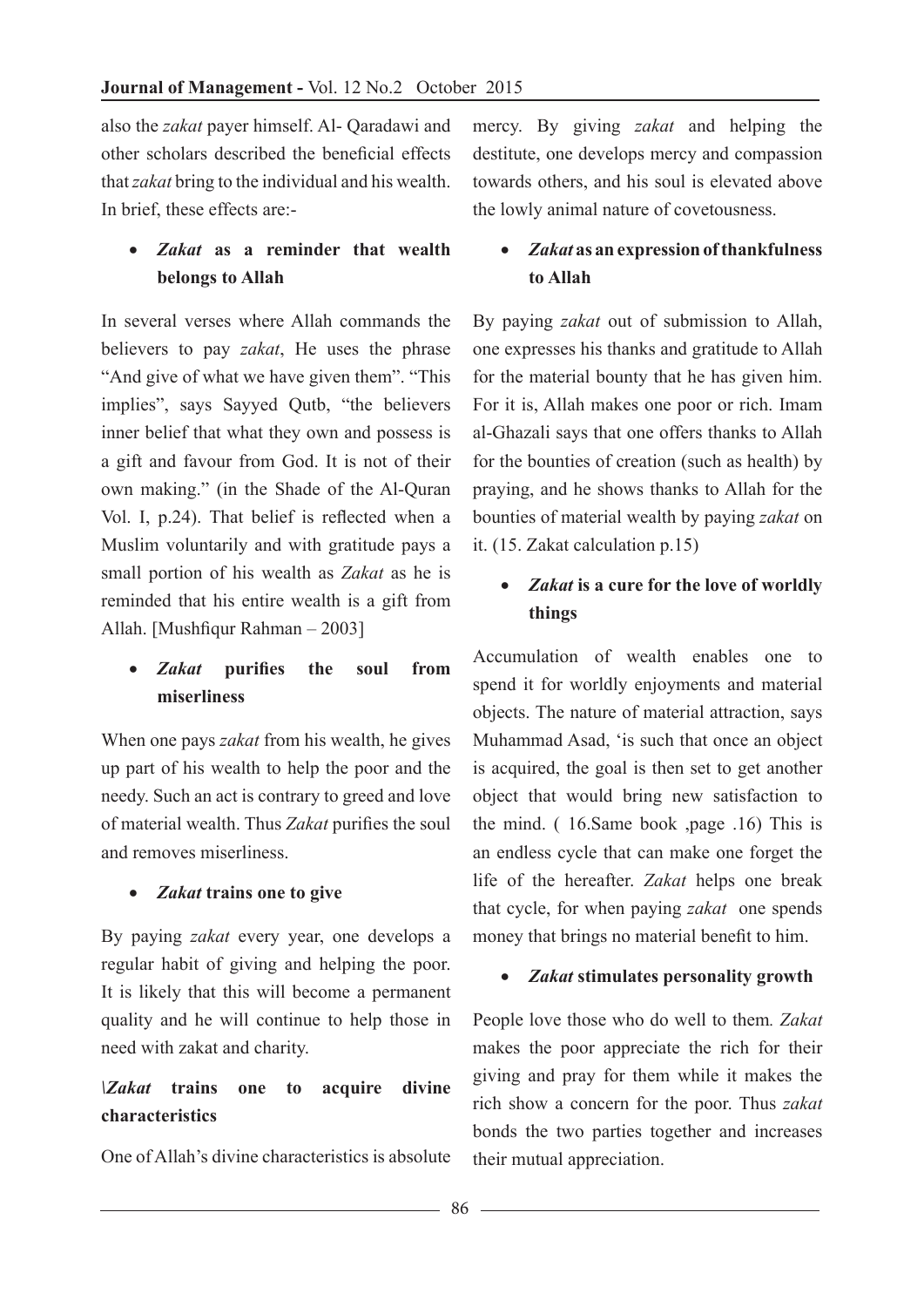## • *Zakat* **purifies wealth**

*Zakat* is the right of the poor and it belongs to them. If it is not paid and is left mixed with the wealth of the owner, then it can make his wealth rotten

"Pay *zakat* out of your property, for truly it is a purifier which purifies you, and be kind to your relatives, and acknowledges the rights of the poor, neighbors and beggars.

*Zakat* is also a debt to the poor until it is paid, and debt usually brings anxiety. In addition, a good servant of Allah will not feel comfortable with his wealth while there are many who are less fortunate and live in miserable conditions. By allowing part of the wealth to be distributed among the poor, *Zakat* purifies the wealth as it also purifies the mind of the payer.

*Zakat* may seem to reduce wealth, but in fact it brings blessings and prosperity to wealth. Almighty Allah is the giver of wealth and he can increase it for whomever he wants:

"(Allah) enlarges and restricts the sustenance to such of his servants as he pleases, and nothing o you spend in the least (in his cause) but he replaces it, for he is the best of providers." (Al-Quran 34:39).

These are some of the many benefits that *zakat* brings both to the individual and his wealth. Indeed, the very root word from which the term *'zakat'* is derived means "to increase", "to purify", and "to bless", all of which are realized when one pays *zakat.* [Mushfiqur Rahman – 2003]

### **Poverty and** *Zakat*

Poverty has become an economic, social, and

political issue all over the world particularly in the developing and third-world nations including many of the Muslim countries. Parties from various organizations, such as the United Nations and World Bank are working hard to eradicate poverty with all kinds of activities, programs, services, and policy developments. In general, it is believed that governments and markets alone are unlikely to solve the poverty problem. Therefore, it is crucial for other parties consisting of general societies, non-profits and non-government organizations to actively participate in encouraging economic growth and welfare, thus alleviating poverty. Generally, poverty is measured in monetary terms, based on the income levels or consumption per capita or per household. In 2008, the World Bank has redefined the international poverty line at \$1.25 a day instead of \$1 a day, based on the purchasing power parities (World Bank, 2008). Based on this new figure, it was suggested that those who earned less than \$1.25 a day are categorized under absolute poverty. Furthermore, according to a UN declaration, poverty is defined as:

On the other hand, Islam defines poverty based on an individual failure to fulfil any of the five basic human requirements of life that is based on *Maqasid Syariah*1 : i) religion, ii) physical self, iii) knowledge, iv) dignity, and v) wealth (Hassan, 2010). Islam, being a religion of balance, views poverty as social and ideological problems. It is considered as social problem because the effects are felt in the society as a whole. Moreover, it is also an ideological problem as it affects the performance of one's socio-religious obligation towards the community and Islam, and may even lead to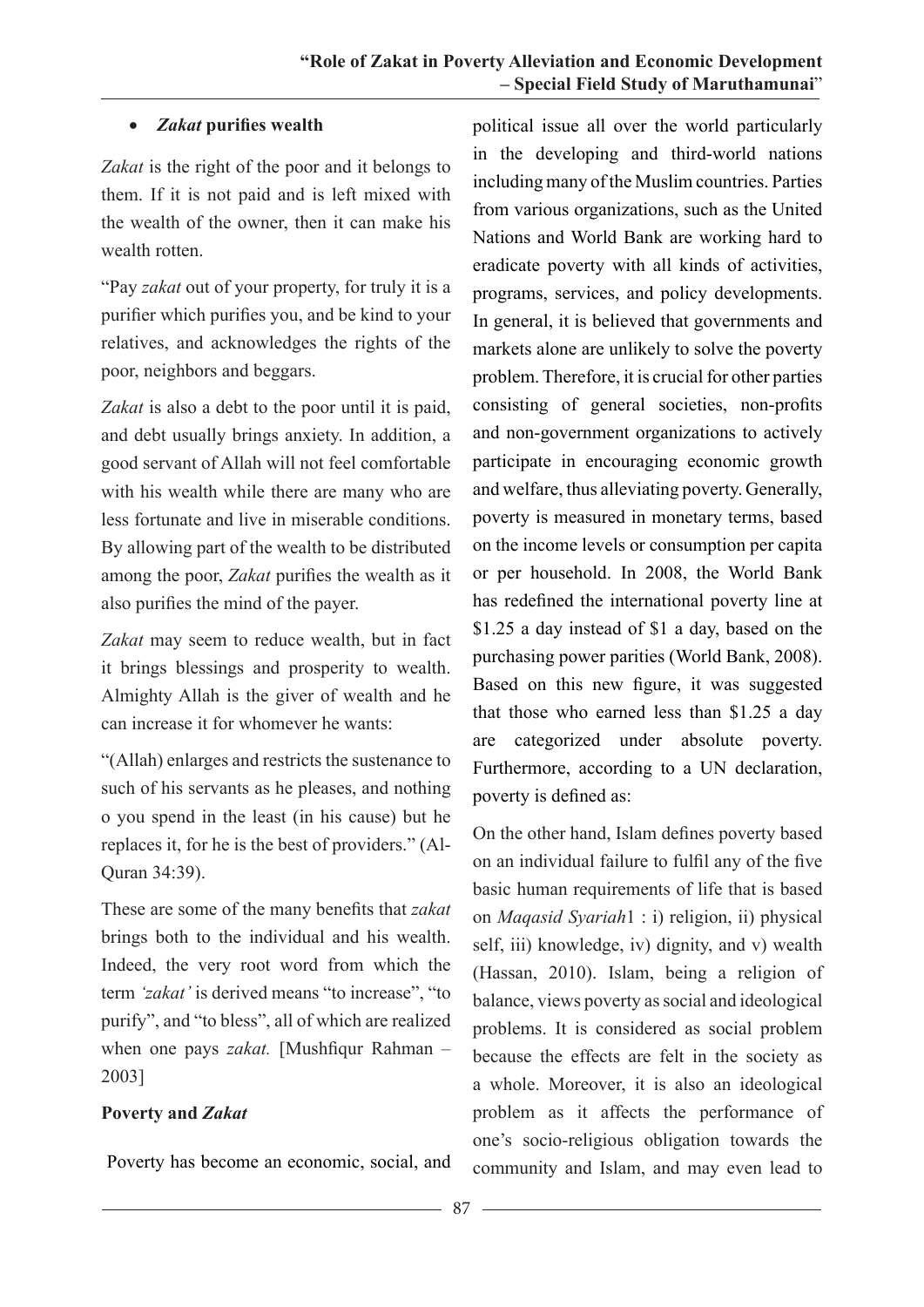kufr2 . Furthermore, a hadith3 reported that Prophet Muhammad (pbuh) has sought Allah's refuge from poverty. "O Allah! I seek refuge with You from laziness and geriatric old age, from all kinds of sins and from being in debt; from the affliction of the Fire and from the punishment of the Fire and from the evil of the affliction of wealth; and I seek refuge with You from the affliction of poverty, and I seek refuge with You from the affliction of Al-Mesiah Ad-Dajjal. O Allah! Wash away my sins with the water of snow and hail, and cleanse my heart from all the sins as a white garment is cleansed from the filth, and let there be a long distance between me and my sins, as You made East and West far from each other." (Hadith – SahihBukhari) Therefore, it was suggested that poverty cannot be alleviated through income redistribution only, but it needs to include a holistic approach. *Zakat* can contribute to the poverty to be alleviated if it is performed according to the Islamic *sharia* law.

The *zakat*, or involuntary almsgiving, is a means by which Islam attempt to address poverty. The concept of *zakat* may be strange to anyone who is not familiar with the Islamic religion. However, it is an important concept to study when attempting to address global poverty issues. The Islamic world, especially countries with majority Muslim populations, has attempted to use *zakat* to address many of their poverty related issues. It is for this reason that a study proposing a state mandated program for collecting *zakat* focuses on thirty-eight OIC member countries and analyzes resource shortfalls and potential zakat collection for poverty elimination.[ Shirazi, Amin, and Anwar –(2010)] The study

concludes that *Zakat* can make an impact on poverty only if it is complemented by robust macroeconomic policies that increase growth and redistribute income and the *zakat* collected is used for productive purposes. .[ Shirazi, Amin, and Anwar –(2010)] Although the institutionalizing of *zakat* by the state is not the solution to all poverty related problems found in these countries, it would provide much needed relief for significant numbers of those living in poverty in these countries. *Zakat* at its root is a means to help the community and as the state is responsible for its community of citizens it is very surprising that no more than a few Muslim countries have made *zakat* an obligatory state program. The idea of *zakat* as a more community based method of alleviating poverty works so well because it more closely resembles the way in which *zakat* was collected and distributed in the Qur'an. [ Bonner, 1996]

### **Zakat Management in Islam**

The basic management of *zakat* is based on the decree of Allah in Surah At-Tawbah verse 60: "*Zakat expenditures are only for the poor, the needy and for those employed to collect zakat. Other important reasons for zakat are for bringing hearts together [for Islam], for freeing captives [or slaves], for those in debt, for the cause of Allah and for the [stranded] traveler - an obligation [imposed] by Allah, and Allah is Knowing and Wise*."

 In some countries with huge Muslim population, the effort to manage *zakat* has showed a remarkable and promising. It has rather broadened to institutional payers like companies or corporations. As simple the meaning of *zakat* is the issue of property in a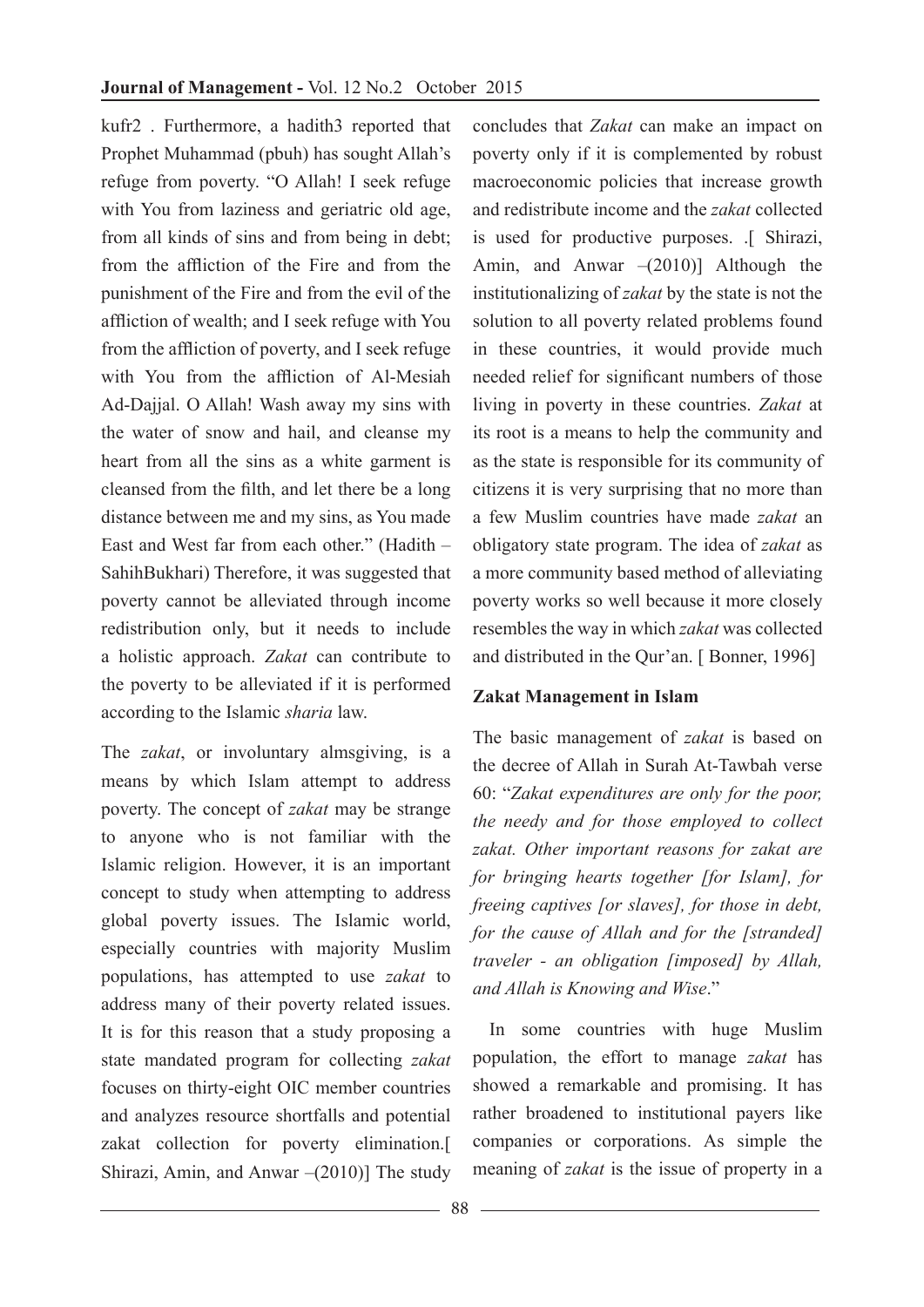certain amount for in contrast to three other pillars of Islam, the Shahada, prayer and fasting. These three pillars lead to personal needs or in other words it is "Pillars of Privacy", which depends on personal matter. Meanwhile, *zakat* and pilgrim are more on community management which is referred to as "Pillars of Society". Therefore, the management of *zakat* (and pilgrims) is more complex. This means the *muzakki* must believe in the body in charge of *zakat* management. Meanwhile, *zakat* collection and distribution managements should exhibit professionalism and trust in maintaining the interest of *zakat* recipients *[mustahiq*) [Mutiara Dwi Sari….2013] . This represents the circle of trust which will be able to bring maximum benefit. It signifies a circle of trust for maximum benefit. This section will discuss the management of *zakat* and *zakat*  institutions that exist in Maruthamunai.

*Zakat* management is the most critical aspect in determining the direction of the *zakat.* Management and distribution system of organized collection, and adequate manpower would ensure optimization of the *zakat.* There are various methods of *zakat* management in countries with a majority of the population is Muslim. Ideally, the management of this *zakat*  was done by the government. Government responsible for carrying out the collection and distribution and to make some regulations to ensure the *zakat* is done by good management. This issue has been exemplified by the Prophet during his reign, whereupon the Prophet had appointed staff *zakat* for every area that has been converted to Islam. Their job is to assess, collect, determine the size requirements *mustahiq*, distribute and became cashier of

*zakat* fund. This situation held until the time of al-Guided Caliphs. [Mutiara Dwi Sari….2013]

If a state is unable or unwilling to administer *zakat* – such as a state that does not implement *Sariah* (Islamic law) and maintains a secular stance, or one where Muslims are a minority – the voluntary sector must undertake the role of gathering and distributing *zakat* for the benefit of the community. This is because managing *zakat* is a religious obligation imposed on the state or those who are responsible for Islamic affairs**.** If the state does not fulfill this function, Islamic tenets require that it be carried out on behalf of the entire Islamic society by any Muslim in the region. If the collection and distribution of *zakat* is not performed, the Islamic society in the region will face responsibility for this disobedience on Judgment Day. (The importance of the state or the voluntary sector in *zakat* collection and distribution does not negate the individual's payment directly to *zakat* recipients. As long as *zakat* payers fulfill the requirements of *zakat ability*, and channel their funds to appropriate recipients, their payments are considered valid.)

In order to implement *zakat* properly, involvement by the state or voluntary sector is indispensable. *Zakat* differs from the voluntary act of giving alms, such as*sadaqah* and *infaq* in Islam, or tithing in Christian churches. It is a religious obligation that employs a form of taxation with very specific rules. *Zakat* payers who calculate and make their payments in every *Ramadan* month, for example, neglect the requirement that *zakat* must be held, recalculated, and paid after one lunar year; likewise, distributing *zakat* evenly to all who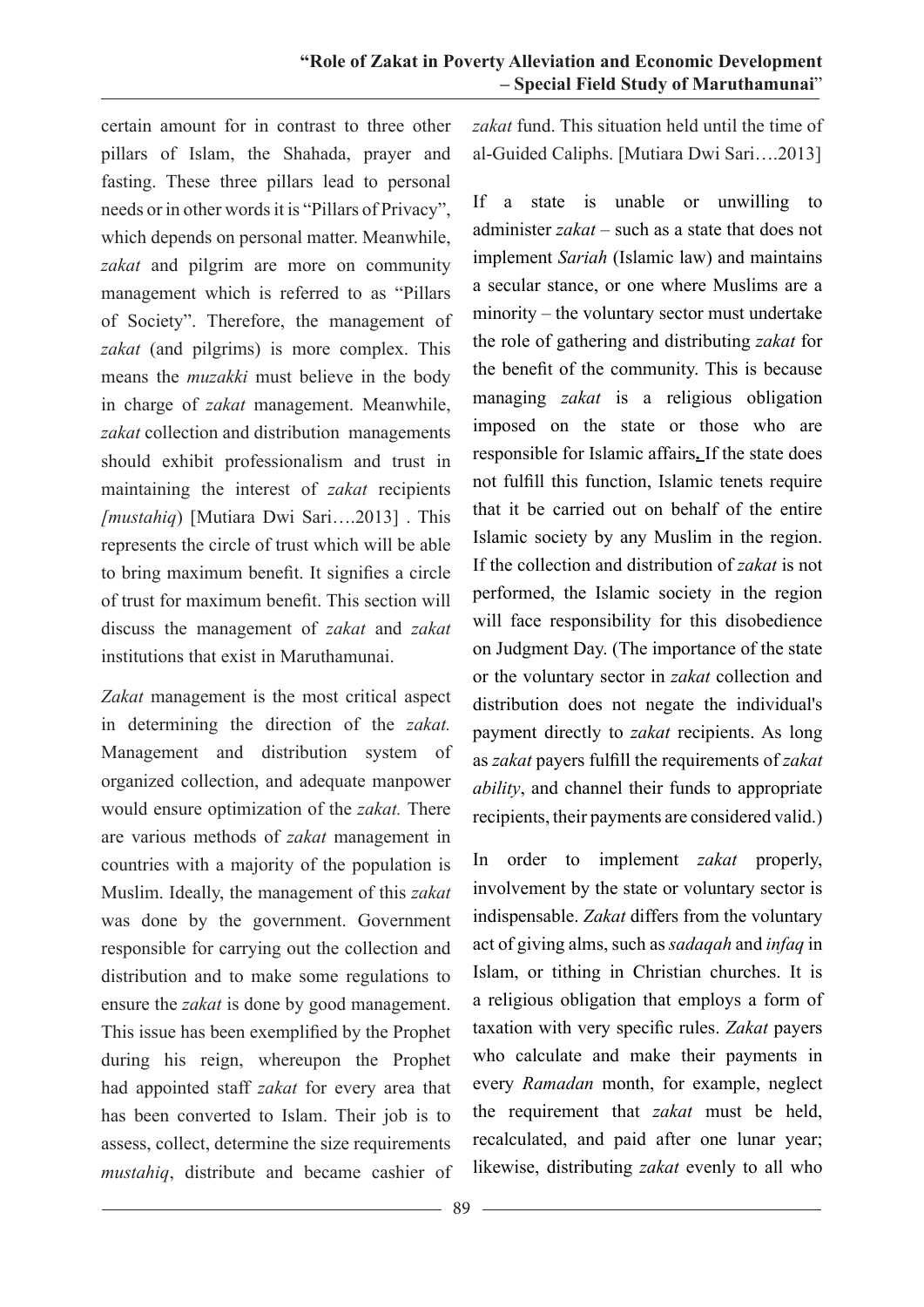seem needy is invalid. If *zakat* implementation does not meet the religious requirements, it becomes a mere voluntary act of giving alms. In addition, *zakat* should be well managed and strategically distributed on the grounds of fairness, lest some deserving recipients receive too much while others receive too little.

### *Zakat* **Management in Sri Lanka**

As Sri Lanka is a country where Muslims are living with 9.7% population as a second minority community, there is no any provision or imposed act in *Zakat* management. However, in several villages, towns where the Muslims are living with majority population, the work of gathering and distributing of *zakat* is taking place by Muslim's voluntary sectors such as "*Zakat* Funds", Mosque federations and Dawah movements. There is never held a proper study in this subject in Sri Lanka. The Researcher has

 estimated about more than hundred Muslim voluntary sectors of *zakat* management in several parts of Sri Lanka are working in gathering and distributing of *zakat.*

### *Zakat* **management in Maruthamunai**

Maruthamunai is a village in Amparai district where the Muslims are living as simple majority.

Ampara District is situated to the South of the Eastern Province of Sri Lanka. Maruthamunai is a village situated 2.3 km away from the North of Kalamunai at 390 mile post in A4 Road. Maruthamunai village is bounded in Periyaneelavanai on the North, Pandiruppu on the South, Bengal Sea on the East and Paddy field on the West. The total extent of Maruthamunai is 04 square km. There were 4968 families with 16435 persons lived in Maruthamunai. This population consist 50.8% males and 49.2% females. [Planning Division of Kalmunai DS Office]

The main occupations of these people are weaving, fishing, Agriculture, Trade and employment in government and private sectors as well as employment in abroad. The weaving had been flourishing earlier and there was setback in this enterprise due to lack of marketing facilities and high cost of manufacturing in comparing with Indian productions.

The above statistics information indicates that 50% of total population of Maruthamunai

### **Population of Ampara District by ethnics- 2012**

| Year       | <b>Muslim</b> |   |                       |               | <b>Hindu</b> |        | <b>Christian</b> <sup>[a]</sup> |       | <b>Others</b> | Total<br>No. |         |
|------------|---------------|---|-----------------------|---------------|--------------|--------|---------------------------------|-------|---------------|--------------|---------|
|            | No.           | % | No.                   | $\frac{0}{0}$ | No.          | $\%$   | No.                             | %     | No.           | %            |         |
| 2012Census | 282,746       |   | 43.63% 250,213 38.61% |               | 102,454      | 15.81% | 12,609                          | 1.95% | 35            | 0.01%        | 648,057 |

*[Source: Department of Census and Statistics, Sri Lanka -2015]*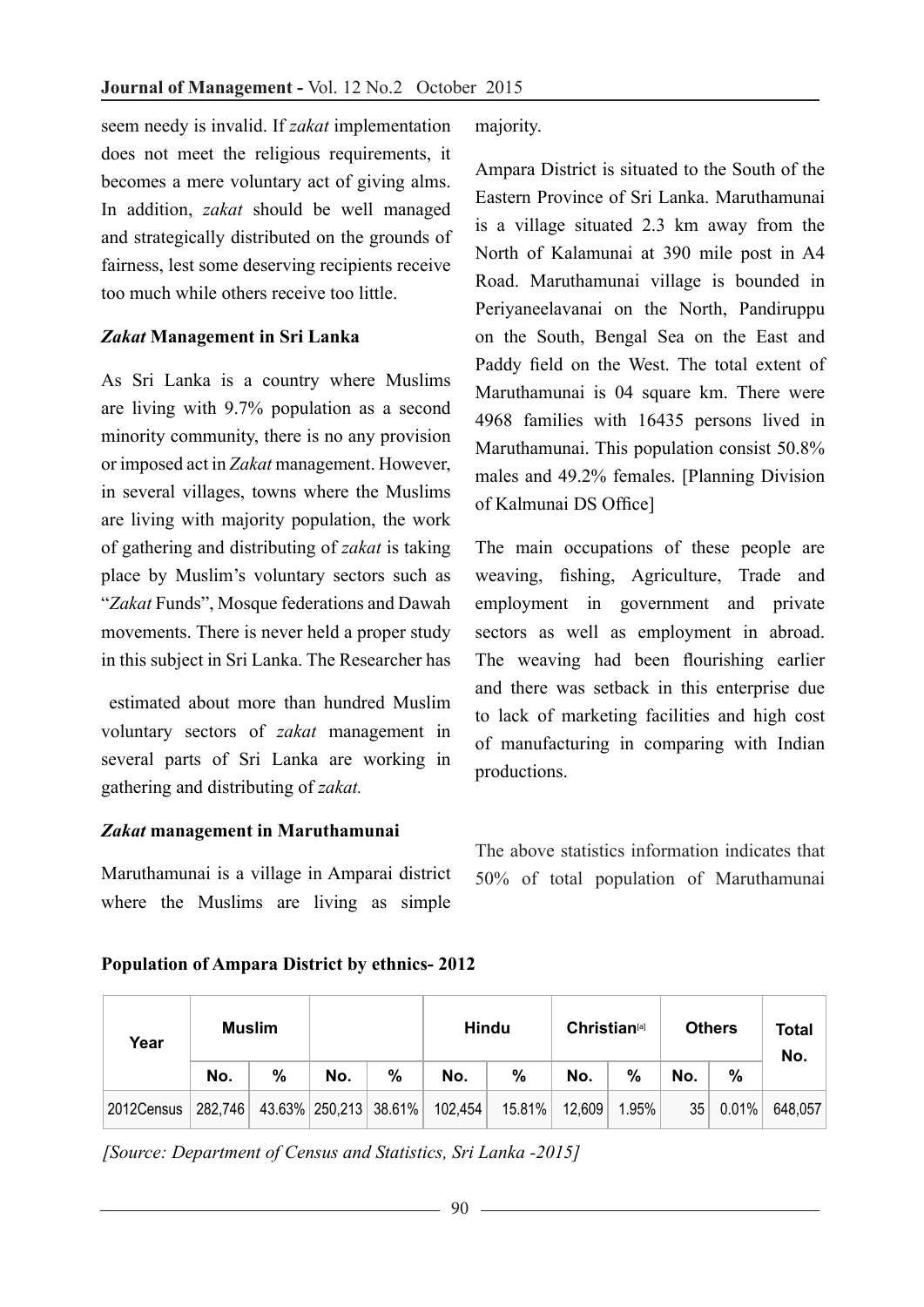| <b>GN Division</b>     |                |            |                 |                |         |                          |                       |              |                 |           |         |             |                                    |               |                                   |                    |           |                | <b>Occupation Sectors</b> |              |                 |                                      |                   |                 |                |                 |         |             |                         |                |                    |                                  |
|------------------------|----------------|------------|-----------------|----------------|---------|--------------------------|-----------------------|--------------|-----------------|-----------|---------|-------------|------------------------------------|---------------|-----------------------------------|--------------------|-----------|----------------|---------------------------|--------------|-----------------|--------------------------------------|-------------------|-----------------|----------------|-----------------|---------|-------------|-------------------------|----------------|--------------------|----------------------------------|
|                        | Teacher        | Government | Semi-Government | Cooperative    | Private | (Paddy<br><b>Farmers</b> | (Highland)<br>Farmers | Fishing      | <b>Business</b> | Goldsmith | Weaving | Mat Weaving | <b>Rubble Quarry</b><br>Red Bricks | <b>Bricks</b> | <b>Makers</b><br>Pan <sub>l</sub> | <b>Metal Smith</b> | Carpenter | <b>Barbers</b> | Mason                     | <b>Dhobi</b> | Maker<br>Leathe | <b>SJO</b><br><b>Process</b><br>Food | Industry<br>Small | abours<br>Other | ners<br>Pensio | Priest          | Welding | Electronics | ring<br>Repair<br>Phone | Plumbing       | Repairs<br>Vehicle | <b>Repairs</b><br><b>Bicycle</b> |
| Maruthamunai - 01      | 25             | 80         |                 |                |         |                          |                       |              | 35              |           | 21      |             |                                    |               |                                   |                    |           |                |                           |              |                 |                                      | 22                | 10              |                |                 |         |             |                         |                |                    |                                  |
| Maruthamunai - 02      | 60             | 51         |                 | $\overline{2}$ |         |                          |                       |              | 28              |           | 24      |             |                                    |               |                                   |                    |           |                |                           |              |                 | 15                                   | 9                 |                 | 12             | $\overline{2}$  |         |             |                         | $\overline{2}$ |                    |                                  |
| Maruthamunai - 03      | 175            | 150        |                 | 3              | 25      |                          |                       | 45           | 130             |           | 130     |             |                                    |               |                                   |                    | 12        |                | 10                        |              | $\overline{2}$  | 10 <sup>1</sup>                      | 20                |                 | 64             | 10 <sup>1</sup> | 41      | 4           | 6                       |                | 3                  |                                  |
| Maruthamunai - 04      | 65             | 70         | 8               |                | 25      |                          |                       |              | 24              | 2         | 35      |             |                                    |               |                                   |                    | 2         |                |                           |              |                 | 8                                    | 15                |                 | 18             |                 |         | 2           |                         |                | 2                  |                                  |
| Maruthamunai - 05      | 15             | 70         |                 |                | 5       |                          |                       | 6            | 40              |           | 105     |             |                                    |               |                                   |                    | 3         |                |                           |              |                 | 10                                   |                   | 30              |                |                 |         | 51          | 3                       |                | $\overline{2}$     |                                  |
| Maruthamunai - 06      | 108            | 162        | 28              | $6 \mid$       | 44      | 5                        |                       | 88           | 81              |           | 298     |             |                                    |               |                                   |                    | 46        |                | 31                        |              |                 | 27                                   | 40                | 15              | 23             | 3               | 2       | 8           | 5                       | 11             | 8                  |                                  |
| Periyaneelavanai(MD) 1 | 76             | 80         | 6               |                | 20      |                          |                       | 20           | 103             |           | 80      |             |                                    |               |                                   |                    |           |                | 6                         |              |                 | 3                                    | 10                |                 | 10             |                 |         | 31          |                         |                | 2                  |                                  |
| Periyaneelavanai(MD) 2 | $\overline{2}$ | 14         |                 |                |         |                          |                       | 36           | 38              |           | 65      |             |                                    |               |                                   |                    |           |                |                           |              |                 |                                      |                   |                 |                |                 |         |             |                         |                |                    |                                  |
| Total                  | 526            | 677        | 52              |                | 11 119  | 05                       |                       | 0 209 479 03 |                 |           | 758 01  |             | $\Omega$                           | $\Omega$      | 03                                | $\Omega$           | 75        | 01             | 57                        | 01           | 03              | 76                                   | 116               | 55              | 130            | 15              | 08      | 24          | 16                      | 25             | 17                 | $\Omega$                         |

#### **Occupations of People by GN Divisions of Maruthamunai - 2013**

is working under the employers and getting monthly wages as they can manage their family life with some short comings. Rest of the population is living with very critical income situation as they face several problems to manage their family life. The following table clearly confirms the income situation of Maruthamunai peoples.

Based on above information, 1574 families of Maruthamunai are getting only less than 5000 Sri Lankan rupees as monthly income and 1368 families are with 5000-10000 rupees income. Both categories of these families are eligible to receive *zakat* payments according to the Islamic *Sariah.*

Almighty Allah says in the Quran regarding distribution of *Zakat***.** 

**"***Zakat* is for the poor and the needy and those who are in charge thereof, those whose hearts are to be reconciled; and to free those

*Income Level in GN Division of Maruthamunai – 2013*

|      |                     |                   |              | Income Level in Rs. |               |                 |
|------|---------------------|-------------------|--------------|---------------------|---------------|-----------------|
| S.No | <b>GN Divisions</b> | Less than<br>5000 | 5,000-10,000 | 10,000-15,000       | 15,000-25,000 | Above<br>25,000 |
| 01   | Maruthamunai 01     | 5                 | 20           | 60                  | 100           | 85              |
| 02   | Maruthamunai 02     | 139               | 52           | 25                  | 126           | 02              |
| 03   | Maruthamunai 03     | 650               | 450          | 100                 | 520           | 50              |
| 04   | Maruthamunai 04     | 11                | 26           | 103                 | 230           | 08              |
| 05   | Maruthamunai 05     | 130               | 30           | 37                  | 95            | 10              |
| 06   | Maruthamunai 06     | 235               | 590          | 80                  | 135           | 14              |
| 07   | Periyaneelawanai 01 | 364               | 50           | 20                  | 152           | 04              |
| 08   | Periyaneelawanai 02 | 40                | 150          | 50                  | 10            | 10              |
|      | Total               | 1574              | 1368         | 475                 | 1368          | 183             |

*[Source: Planning Division of Kalmunai DS Office]*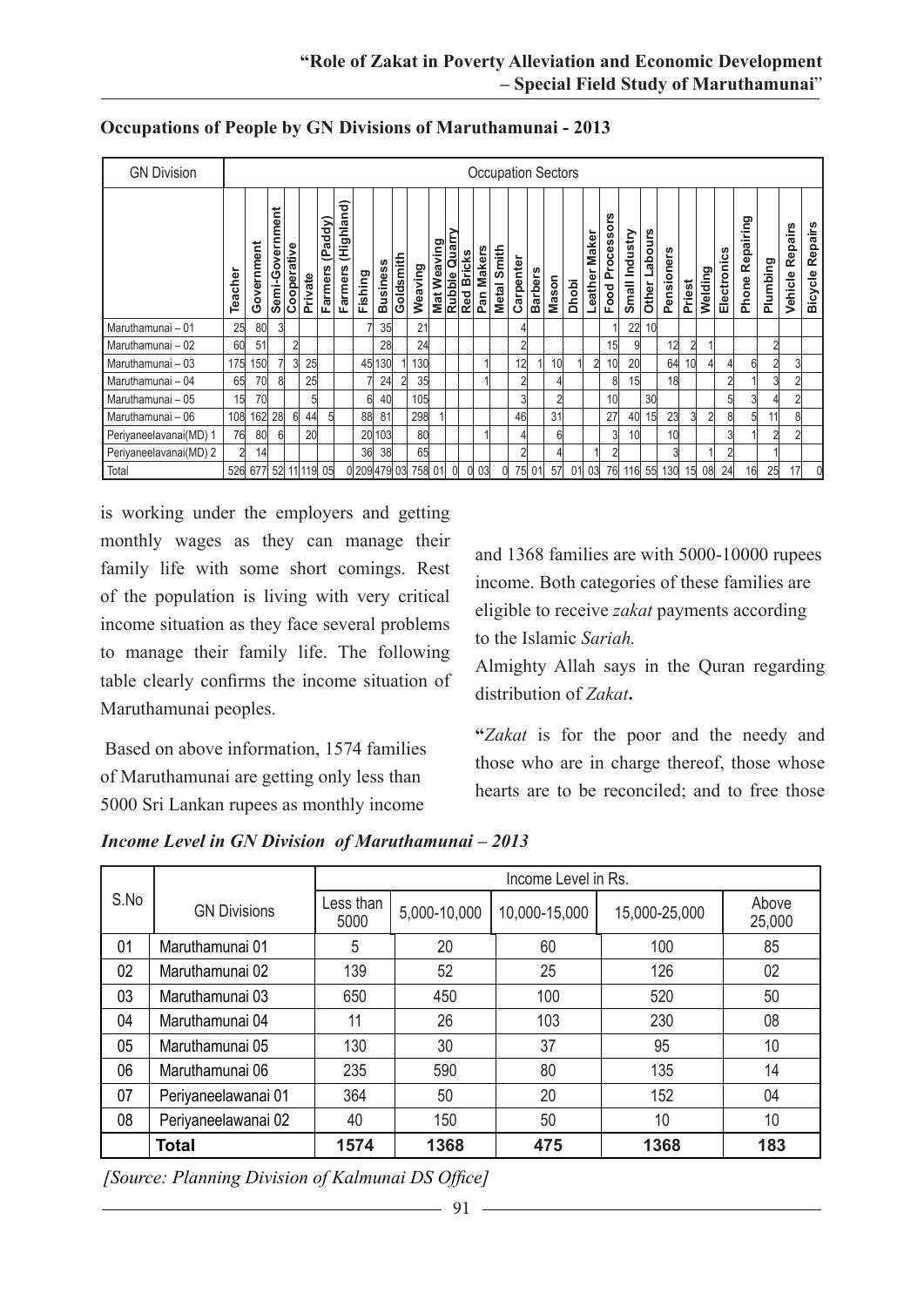in bondage, and to help those burdened with dept., and for expending in the way of Allah, and for the wayfarer. This is an obligation from Allah. Allah is all-Knowing, All-wise. (Al-Quran 09:60).

According to this verse, *zakat* can be spent in the following eight categories;

 1&2 The 'Poor' and the Needy ('*Fuqara'* and '*masakeen')*

3. Workers in *Zakat* Administration *('amiluna alayha')*

- 4. Those whose hearts are being reconciled. ('*muallafatul qulub')*
- 5. Emancipating slaves ('*fi'r-riqab'*)
- 6. Those in debt for personal reasons ('*algharimin')*
- 7. For the cause of Allah ('*fi sabilillah')*
- 8. Travelers ('*ibnu- sabil')* [Mushfiqur Rahman (2003)]

# **The 'Poor' and the 'needy' ('***fuqara'* **and** *'masakeen')*

According to some scholars, these are wo different categories where 'poor' ('*fuqara'*) refers to a person who cannot make both ends meet but yet does not ask for help due to modesty and self-respect, while 'needy' ('*masaakeen')* refers to those who are totally destitute. Acc0rding to most scholars, the people who are considered 'poor' and 'needy' and thus qualify to receive *zakat* are those who have no property or income or those whose property or income falls short of satisfying the essential needs. According to Mawdudi, this category

includes those who are needy due to physical disability, old age, or accidental circumstances and also those who may bcome self-supporting again after receiving help [Mushfiqur Rahman (2003)]

Those who are poor but do not reveal their desperate needs or ask for help due to their modesty, qualify more to receive *zakat* than those who beg. Full time students who are in need of assistance to continue their education, regardless of whether the education is religious or secular, qualify to receive *zakat* according to al- Qaradawi. [Mushfiqur Rahman (2003)]

# **History of** *Zakat* **management in Maruthamunai**

The pioneer attempt to collect and distribute *zakat* in Ampara district was taken in Sammanthurai in 1973in the name of "*Zakat* Fund" organization. After 23 years of this attempt, an organization named "*Zakat* Fund of Maruthamunai" was started in Maruthamunai in 1996. 21 members were selected for this organization. According to the report submitted by *zakat* fund committee on April 1996, it was collected 210,150 Sri Lankan rupees from 117 *zakat* payers. However, the committee has not keeping prepared a rules and regulation or criteria to distribute the *zakat* collection. The committee called application from eligible persons to receive *zakat* collection.

The collected *zakat* moneys were distributed as follows. [Report of *zakat* fund committee, Maruthamunai]

#### **Distributed item - Numbers - Amount**

01. Sewing machine – 05 Rs. 30,000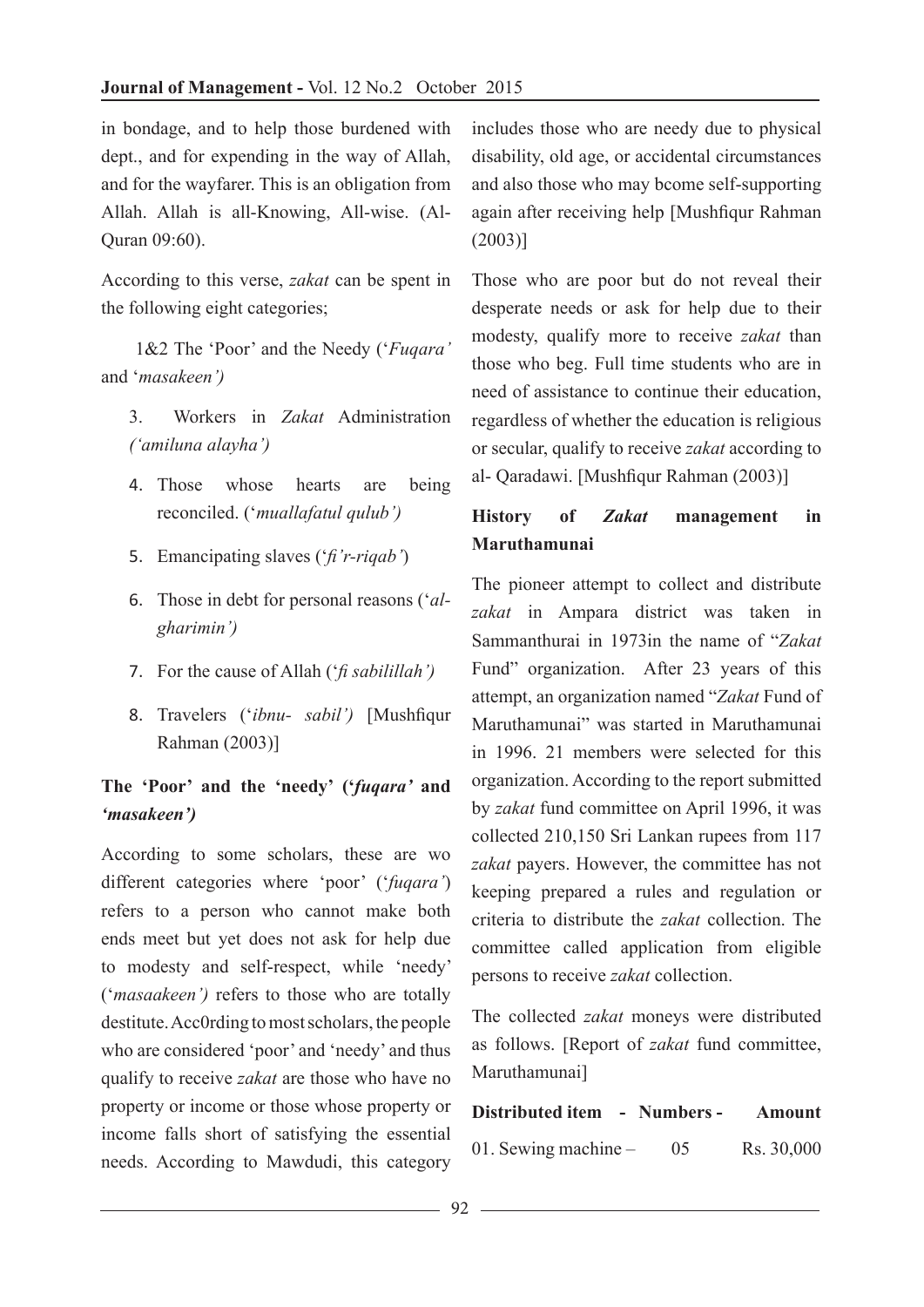| "Role of Zakat in Poverty Alleviation and Economic Development |                                        |  |
|----------------------------------------------------------------|----------------------------------------|--|
|                                                                | - Special Field Study of Maruthamunai" |  |

| 02. Weaving employment - 03            |      | Rs. 18,000   | 2013/2014 - Rs. 3,508,785.00                                          |
|----------------------------------------|------|--------------|-----------------------------------------------------------------------|
| 03. Small business                     | 07   | Rs. 28,000   | Rs.4, 783,047.50<br>$2014/2015 -$                                     |
| 04. Firewood business                  | 06   | Rs. 24,000   | [Report of <i>zakat</i> fund committee,                               |
| 05. Rice Business                      | 04   | Rs. 8,000    | Maruthamunai]                                                         |
| 06. Mat works                          | 02   | 3,000<br>Rs. | According to database prepared by                                     |
| 07. Hoppers making                     | 02   | 2,000<br>Rs. | committee of Maruthamunai, ap<br>4.7 million Sri Lankan Rupees ha     |
| 08. Small industrial                   | 09   | Rs. 24,000   | as <i>zakat</i> fund in last year. Ho                                 |
| 09. Livelihoods                        | 22   | 9,500<br>Rs. | amount was distributed for some                                       |
| of<br>zakat<br>Report<br>Maruthamunai] | fund | committee,   | needs, like repairing work of<br>toilets, development of small busine |
|                                        |      |              | $1 \quad 1 \quad 1 \quad 1 \quad 1$                                   |

*Zakat* collection has been increased periodically and distribution of *zakat* fund was held every year as they started in beginning. *Zakat*  collections were as follows in following years.

| 1996 /1997 -  | Rs.249, 499.00     |
|---------------|--------------------|
| 1997 / 1998 - | Rs.226, 137.00     |
| 1998/1999     | Rs.248, 250.00     |
| 1999/2000 -   | Rs.241, 250.00     |
| 2000/2001 -   | Rs.280, 850.00     |
| 2001/2002 -   | Rs.496, 250.00     |
| 2002/2003 -   | Rs.596, 040.00     |
| 2004/2005 -   | No information     |
| 2005/2006 -   | Rs.892, 700.00     |
| 2006/2007 -   | Rs.1, 312,240.00   |
| 2007/2008 -   | Rs. 1, 944, 655.00 |
| 2008/2009 -   | Rs.2, 291,700.00   |
| 2009/2010     | No information     |
| 2010/2011     | Rs.3, 279,850.00   |
| 2011/2012     | Rs. 3,165,560.00   |
| 2012/2013     | Rs. 3,784,445.00   |

ding to database prepared by *zakat* fund ittee of Maruthamunai, approximately llion Sri Lankan Rupees have collected *zat* fund in last year. However, this t was distributed for some temporary like repairing work of houses and development of small business, medical expenses, and livelihood expenses. Some of collection was given for education sector. Still, *zakat* fund committee has not considered a permeant solution to poverty alleviation of Community by *zakat* fund collection.

*Zakat* and *wakaf* are playing a greater role in the socioeconomic uplifting of people. *Zakat* as a tool for the community, it can be stared 'Women's Sewing Project is an example of "a broader class of small-scale microenterprises funded by the mandatory *Zakat* Fund including auxiliary charity." As these funds are guaranteed, since *zakat* is mandatory, it has been possible for the Women's Sewing Project to provide training to both Muslim and non-Muslim impoverished village women. It seems as though it is in small microenterprises such as the Women's Sewing Project that the sense of community that is supposed to be derived from *zakat* is being promoted at its best. Instead of being a regular charity in which people donate as they see fit the *zakat* is "organized as a social security fund for ameliorating needy individuals and households according to a social development planning framework." Unfortunately, Muslim villages of Sri Lanka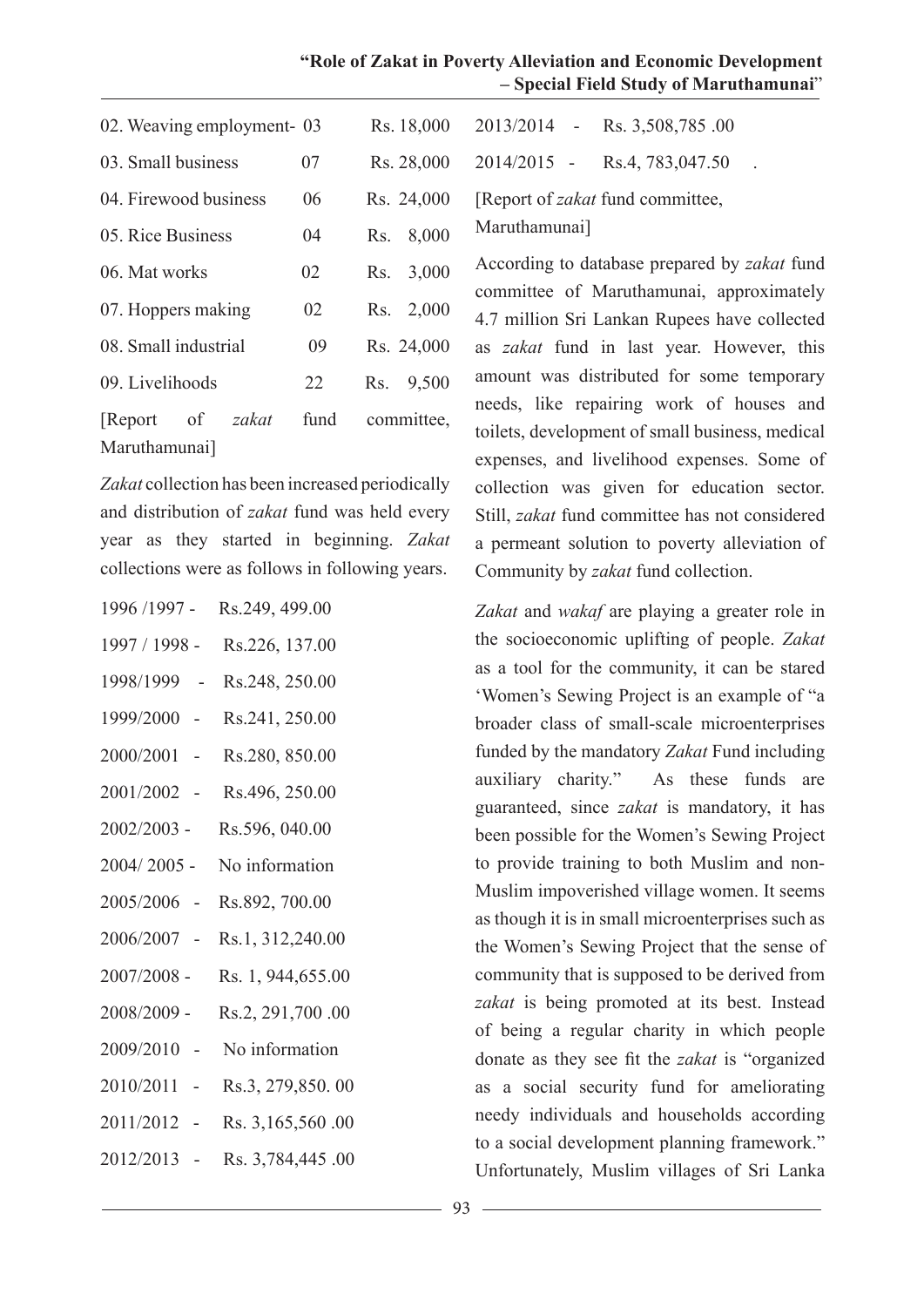have failed to productively use the mandatory and sustainable flow of *zakat* funds in smallscale development and sustainable flow of zakat funds in small-scale development. This situation can be seen in Maruthamunai also. According to the database of zakat collection in Maruthamunai village, the amount of collected *zakat* fund also is not satisfied based on economic stability of Maruthamunai. This may be occurred by the collection method which was followed by *zakat* fund committee.

#### **Collectable and Uncollected** *Zakat*

One of the major factors responsible for the successes recorded in early Islamic history regarding the management of *Zakat* is the effectiveness of the collection. There was commitment on the part of the payer and the collector. Evading *Zakat* was almost impossible because the legal framework in place had a zero tolerance level for circumventing *Zaka*t regulations. In such contexts, the effectiveness of Mosques and Islamic organizations in the entire gamut of *Zakat* collection and disbursement processes will be germane.

### **Collection Models**

A number of models for *Zakat* collection are currently being utilized all over the world. The critical issue here is that the Quran acknowledges the role of '*Amilina Alayha'* or *Zakat* Officials (Quran 9:60). The plurality in the expression is instructive here. *Zakat* is best managed by a group of officers charged with the responsibility of managing all *Zakat*related issues. After the promulgation of *Zakat* in the second year of the *Hijrah*, the Prophet

(SAW) appointed officers who collected *Zakat* on livestock, crops and trade inventories (Ibn Hisham). The companions followed the same approach. Today, the following *Zakat* collection approaches are being practiced:

### 1. **A. Interpersonal Approach**

This is a situation whereby individual *ulama*' or Imams collect and distribute *Zakat* within their locality. This approach is limited in many respects. First, the collector is limited to a particular locale where he is well known. He will find it difficult in operating outside his immediate environment. Secondly, he is limited in terms of accruable funds from *Zakat* and number and extent of benefit and beneficiary. Thirdly, only qualified payers who can vouch for his integrity will pay.

#### 1. **B. Institutional/Corporate Approach**

The *Amilina Alayha* has been interpreted as "Authority Tasked with its Administration". This could be the *Zakat* Committee of a mosque, Islamic NGO or *Zakat* Foundations. These corporate groups are charged with responsibilities within the following range:

- • Train and appoint responsible *Amilin* or Zakat officers.
- • Educate the public on the importance, calculation and methods of paying *Zakat.*
- • Provide diverse opportunities for easy payment of *Zakat.*
- • Distributing and utilizing *Zakat* proceeds in the most efficient, fair and transparent manner as prescribed in the Quran and Sunnah.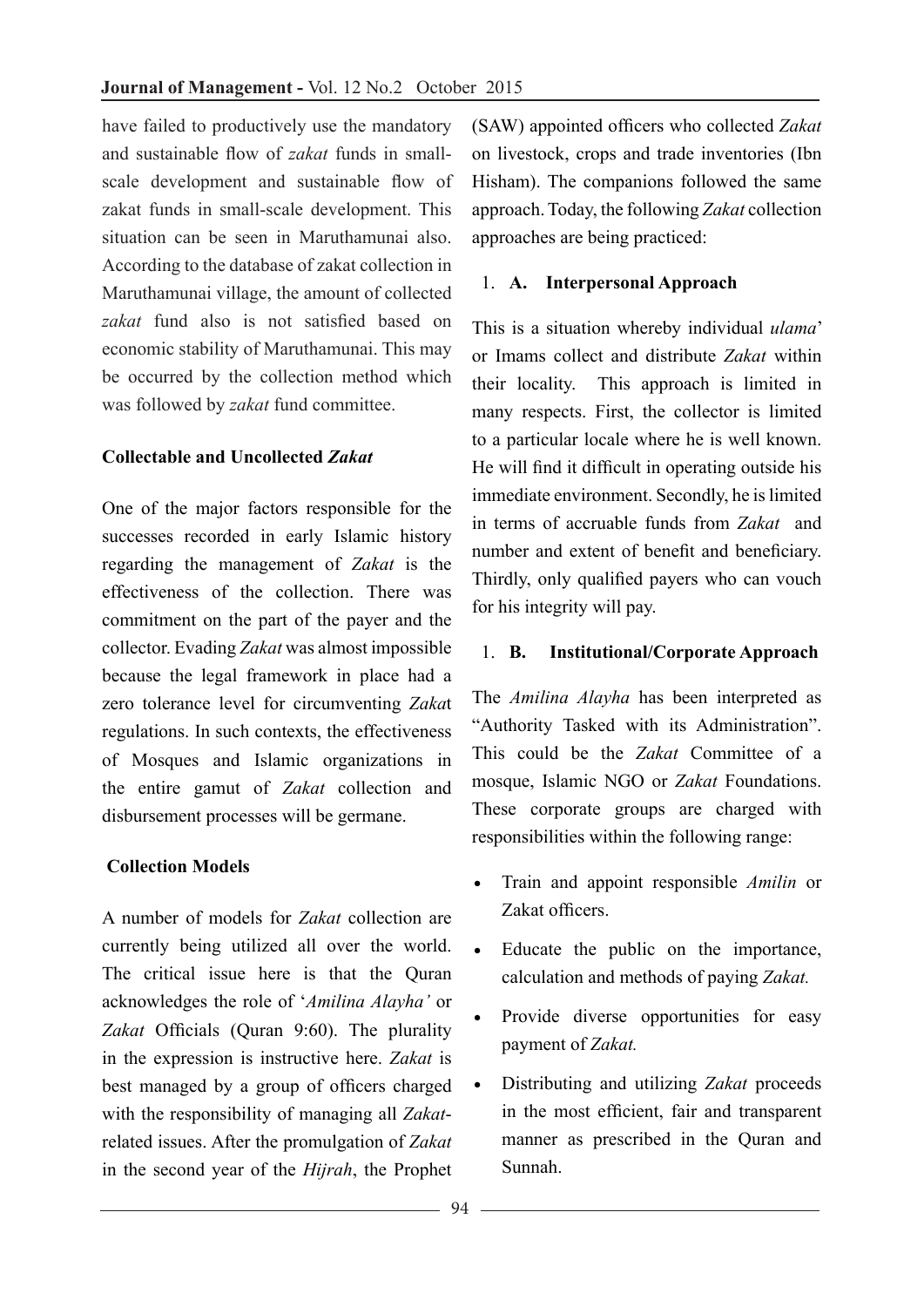**Establishment of** *Zakat* **Management Agencies**: These *Zakat* agencies might operate as independent bodies or sub-entities of mosques and Islamic organizations. The philosophy, mode of operation and infrastructure of these outfits should conform to the spirit and intent of the Quranic concept of *Amilina Alayha*. By and large, the *Zakat* agencies will offer diverse services ranging from collection and disbursement of *Zakat* funds to engaging in *Zakat* awareness programmes and maintaining databanks of both payers and recipients of *Zakat.*

1. **Basic and Further Training of** *Zakat* **Officials:** Knowledge of *Zakat*-related issues are a foundational requirement for building a durable and effective *Zakat* administration. It is equally important that the integrity of such officials is guaranteed. The *zakat* administrators should be deliberately trained and retrained to develop knowledge, skills and attitudes to be able to cope with the demands of our ever-changing environment.

**Massive** *Zakat* **Education**: Ensuring 100% *Zakat* collection rate is, first of all, a function of the level of public awareness about the obligation of *Zakat*, the conditions of qualification for payment, types of *Zakat*, its calculation and methods of its payment and utilization. Public education through the mass media (electronic and print), education platforms of mosques and Muslim organizations as well as *Zakat* agencies should be used.

1. **Optional Payment Platforms**: The traditional method of paying physical cash

to a mosque official should be significantly complemented by the use of:

- 1. Cheques made payable to *Zakat* agency
- 2. payment into *Zakat* dedicated accounts
- 3. Electronic transfers such as online payments, [Ismail A Musa  $- (2014)$ ]

#### **Conclusion**

Zakat is declared as the third of five "pillars" of Islam, and it is payable on the assets such as gold, livestock, agricultural products, and funds. Consistent with the brotherhood concept in Islam, the requirement to pay *zakat* is also closely related with the idea of equality and justice that lies under the Islamic principles. The main purpose of *zakat* is to support the less fortunate group in the society such as the poor, the needy, the wayfarer, or the heavily indebted with the hope that this group of people will at least have the basic requirement to lead a normal life, thus eliminating poverty. It is generally believed that *zakat* plays an important role in term of economy, moral and social of a society. History proves that with proper management, *zakat* is capable to eliminate poverty. During the reign of Umar bin Al-Khattab and Umar bin Abdul Aziz, it was reported that there was so much prosperity that often it was hard to find an eligible recipient of *zakat.*

Zakat management is practicing in Maruthamunai for last twenty years. However, this *zakat* management system has not succeeded to its goals due to the various reasons. One of the challenges facing the *zakat* management and administrators of mosques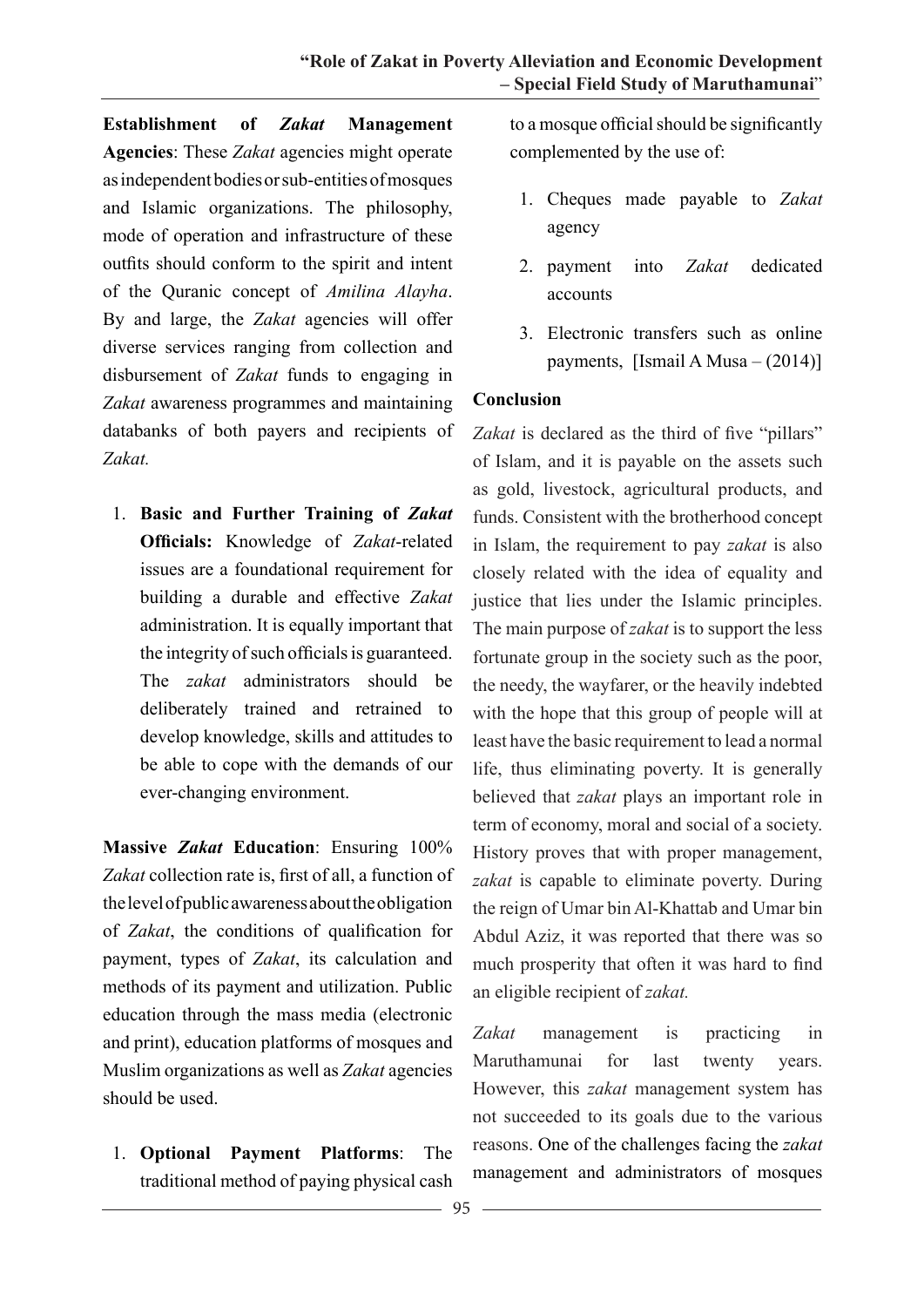and Muslim organizations is to design a system that will absolve potential payers of *Zakat* of the responsibility of its payment. The potential of the existence of a large quantum of uncollected *Zakat* is very high in societies where the level of understanding of the tenets of Islam is low. Various reforms and new ideas in the management of *Zakat* should be introduced. Still many gaps were available that become the weakness of *zakat* management and requires immediate action. There are still a lot of issues hindering the potential of *zakat* in combating poverty. Among the issues that need to be addressed by the relevant authority is the effectiveness of the *zakat* distribution to the eligible *asnafs* and transparency of the *Zakat*  **Institutions** 

Therefore this paper suggests that *Zakat* Management is needed to collaborate with other agencies such as microfinance institutions, business corporations, and tertiary institutions to further improve their efficiency. The collaboration may revolve in vast areas including business projects, financial supports, management trainings, monitoring, and research conducts.

### **References**

- Abdalati, H. (1980). 'Islam in Focus', Islamic Teaching Centre, Riyadh,
- Abu Bakar, N. B. (2008). Study Guide: Zakat Accounting Concepts and Applications, Kuala Lumpur: Wisewords Publishing. [7] Sabiq, S. (1987). Fiqh Sunnah, Beirut: Dar al-Kitab, al- Araby.
- Al-Ghazali, M. (1997). Muslim's Character. International Islamic Federation of Student Organizations, Riyadh. International Islamic Publishing House.
- Bonner, Michael. (1996) "Definitions of Poverty and the Rise of the Muslim Urban Poor." Journal of the Royal Asiatic Society,
- Choudhury,M. A. & Harahap, S. S. (2008). Interrelationship Between Zakat, Islamic Bank and the Economy: A Theoretical Exploration.Managerial Finance
- Department of Census, (2015), Sri Lanka
- Ismail A Musa (2014) "Method of zakat collection", zakat and sadaga website.
- Mohyi, A. A. A. (2011). The Obligation of *Zakah* Upon A Lega Entity. ISRA, International Journal of Islamic Finance.
- Muhammad, A. A. & Nur, B. A. B. (2009). Accounting Treatment for Corporate Zakat: A Critical Review. International Journal of Islamic and Middle Eastern Finance and Management, 2(1).
- Mushfiqur Rahman, (2003), "Zakat Collection -Primary based on fiqh uz –Zakat by Yusuf al – Qaradawi" , The Islamic Foundation, Markfield, UK.
- Mutiara Dwi Sari, Zakaria Bahari, Zahri Hamat, ( 2013) 'Review on Indonesian zakah management and obstacles' Centre for Islamic Development Management Studies, School of Social Sciences, Universiti Sains Malaysia, , Malaysia.
- Report of Planning Division (2013), Divisional Secretary, Kalmunai